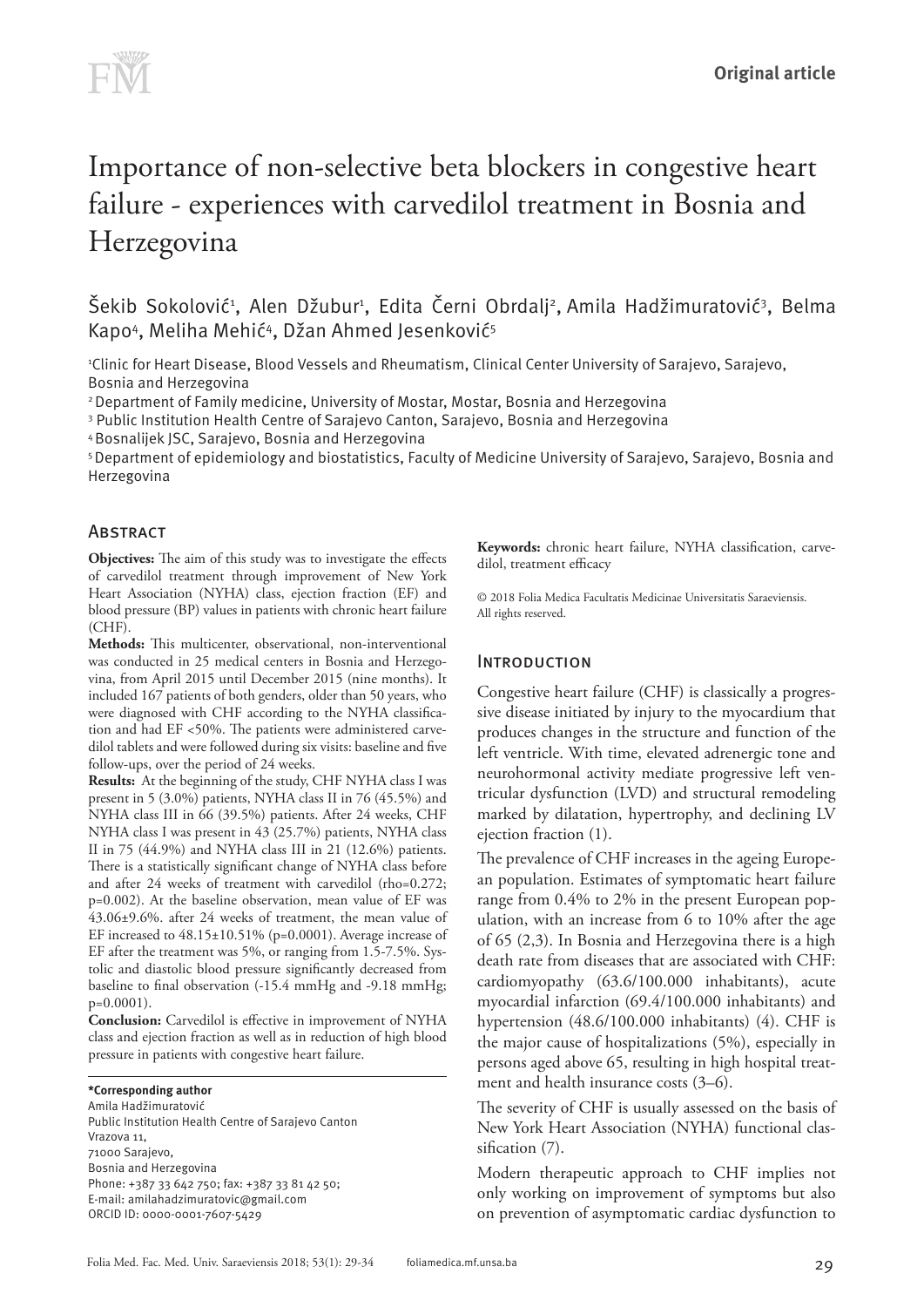become CHF, stopping progress of CHF and reducing the mortality (8). Treatment of CHF consists of general measures, pharmacological therapy, usage of versatile apparatuses and surgical interventions (9). Randomized controlled trials have allowed the selection of therapies able to improve quality of life and outcomes in patients with chronic CHF. Hence guidelines now recommend the administration of beta-blockers, angiotensin-converting enzyme (ACE) inhibitors, angiotensin receptor blockers (ARBs) and, in NYHA class III to IV patients, aldosterone antagonists, to improve prognosis of the patients with CHF. Beta-blockers are therefore the mainstay of current medical treatment of HF (10). At present, the clinical use of β-blockers in patients with heart failure remains limited, reflecting uncertainty about the tolerability, safety, and efficacy of β-blockade in this large patient population (11).

The aim of this study was to investigate the effects of carvedilol treatment through improvement of NYHA class, ejection fraction and blood pressure values in patients with chronic heart failure.

# Materials and methods

### **Patients**

This study was designed as multicenter, observational, non-interventional study that was conducted in 25 medical centers in Bosnia and Herzegovina, from April 2015 until December 2015 The study included 167 patients of both genders, older than 50 years, who were diagnosed with congestive heart failure according to the NYHA classification and had ejection fraction (EF)  $<50\%$ .

The patients with: chronic heart failure (current NYHA class IV) that would require intravenous inotropes, 2nd or 3rd degree atrioventricular block, asthma and chronic obstructive pulmonary disease were not included in the study. Patients who showed deterioration of the underlying disease, developed serious adverse reactions that required discontinuation of therapy or developed diseases that affected the course of research were further excluded from the study.

### **Study design and patient monitoring**

The patients were followed during six visits: baseline and five follow-ups, over the period of 24 weeks. The degree of CHF was determined using NYHA classification based on symptoms of fatigue, dyspnea and palpitations. The EF was determined using a standard echocardiogram, performed by two cardiologists before the beginning of the study. Blood pressure (BP) was recorded during each observation, using a standard ambulatory sphygmomanometer. A common cuff was centered to the left upper arm for BP measurement and the cuff size was chosen according to the circumference of the mid upper arm. Therapy tolerance, possible adverse effects and patient's compliance were assessed using previously designed Likert-type scale.

During the baseline observation, general patients' characteristics (gender, age, body mass index, smoking status), comorbidities and carvedilol dosage were recorded, as well as NYHA class and EF values. The second observation was performed in the 4th week from the baseline observation, the third observation was performed in the 12th week of the study, the fourth observation was performed in the 16th week of the study and the fifth observation was performed in the 20th week of the study and they all included an assessment of the efficacy and safety of treatment with the drug dose adjustments. The final, sixth observation was performed in the 24th week of research and it included reevaluation of the EF values and NYHA class, along with a final overall evaluation of the efficacy and safety of therapy.

All patients were treated with carvedilol tablets in addition to their standard therapy. The recommended initial dosage of carvedilol in the study was 3.125 mg, twice a day, during two weeks. If the patients tolerated the treatment well, the dosage was increased every two weeks to 6.25 mg twice a day, then to 12.5 mg twice a day and finally to 25 mg twice a day. In certain cases, the dosage of carvedilol was not increased until heart failure aggravation or vasodilation symptoms stabilized.The study was conducted according to the principles of the Declaration of Helsinki and was approved by the Agency for medical products and medical devices of Bosnia and Herzegovina, according to the Law on medicines of Bosnia and Herzegovina.

### **Assessment of the drug effectiveness and safety**

The drug effectiveness was assessed on the basis of physician's examination of the patients and symptoms relief. The safety of the study was provided by the monitoring the incidence of adverse reactions of the drug with the assessment of the link between drug application and reporting adverse reactions (certain, probable, possible, not probable, unclassified relation and non-classifiable).

### **Statistical Analysis**

Statistical analysis was performed by SPSS (Statistical Package for Social Sciences), version 16.0. To measure the significance of differences in variables measured at time intervals, a Student-t test for dependent samples or Wilcoxon signed-rank test for repeated measurements was used. For rank correlation we used Spearman's rho correlation test and Chi-square test for comparison of frequencies. The level of significance was set to p<0.05.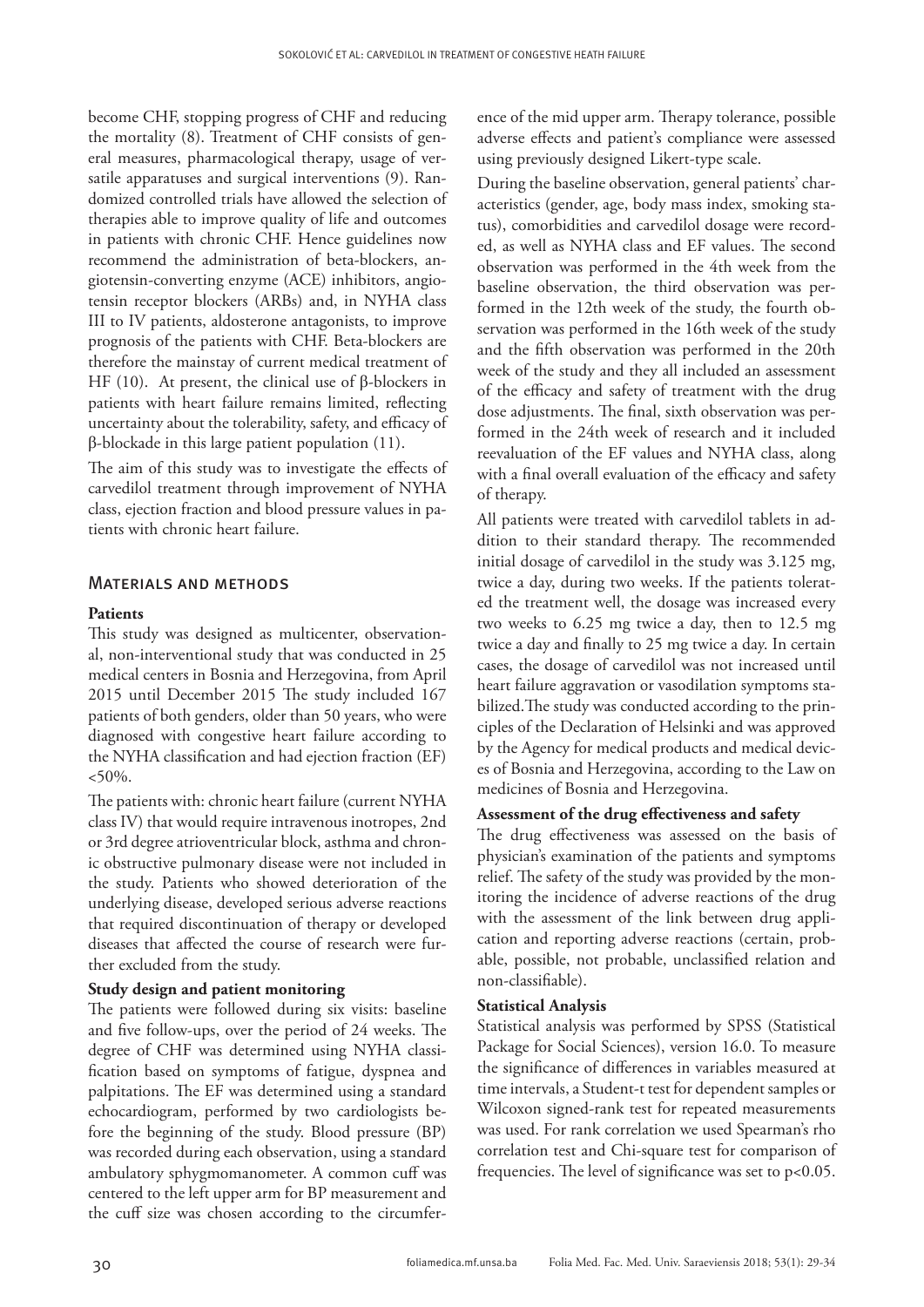### **RESULTS**

General characteristics of the patients are shown in the Table 1. Out of the total number of patients, 85 (50.9%) were men and 82 (42.1%) were women. There was no statistical significance in gender distribution (p=0.094). There was no significant difference in age, anthropometric parameters, smoking or duration of heart failure between man and women (Table 1).

At the beginning of the study, CHF NYHA class I was present in 5 (3.0%) patients, NYHA class II in 76 (45.5%) and NYHA class III in 66 (39.5%) patients. Classification hasn't been done in 20 (12%) patients. After 24 weeks, CHF NYHA class I was present in 43 (25.7%) patients, NYHA class II in 75 (44.9%) and NYHA class III in 21 (12.6%) patients. Classification hasn't been done in 28 (16.8%) patients. CHF before and after 24 weeks of therapy was classified in 133/167 (79%) subjects according to NYHA classification.

At the beginning of the study, 61 patient had CHF class III. Out of that number only 15 (24.6%) had the same level of CHF after 24 weeks of the therapy. A total of 46 (75.6%) patients had improvement of their cardiac function, and they were classified into II or I NYHA class. Prior to the therapy, 70 patients had CHF class II and, out of that number, 40 (57.1%) remained in the same class. In 26 (37.4%) patients, heart failure has decreased by one level (class) and in 4 (5.7%) patients CHF class has increased by one level. Two subjects had CHF class II and they remained in the same class after the treatment. There is a statistically significant change of NYHA class before and after 24 weeks of treatment with carvedilol (rho=0.272; p=0.002).

At the baseline observation, mean value of EF was 43.06±9.6%. after 24 weeks of treatment, the mean value of EF increased to  $48.15 \pm 10.51\%$  (Figure 1). The increase in EF before and after treatment was statistically significant (p=0.0001). Average increase of EF after the treatment was 5%, or ranging from 1.5- 7.5%. In 10% of patients there was no improvement in EF, while in 20% of patients EF improved from 7.5 to 12.8%.

Systolic blood pressure (SBP) and diastolic blood pressure (DBP) significantly decreased from baseline to last follow-up after 24 weeks (-15.4 mmHg and -9.18 mmHg; p=0.0001).

From the beginning of treatment there was a statistically significant reduction of SBP between each observation until the 5<sup>th</sup> follow-up (24 weeks of treatment). Between two last follow-ups the reduction of SBP was not significant, but there was still a drop in SBP (Table 2). Also, there was a statistically significant reduction of DBP between each observation until the 4<sup>th</sup> follow-up (20 weeks of treatment). Between last three follow-ups the reduction of DBP was not significant, but there was still a drop in DBP (Table 2).

During the course of the treatment, the dosage of carvedilol was adjusted during each follow-up. The number of patients and their daily carvedilol dosage in each follow-up from the beginning of the study is shown in Figure 2.

At the beginning of the study, the majority of patients were using 6.25 mg per day of carvedilol (41.4%) and at the end of the study 41.9% of patients were using 50 mg per day of carvedilol. There was a statistically significant change in dosage regime of carvedilol between each observation (p=0.0001).



Figure 1. Difference in mean values of ejection fraction (%) before and after 24 week of carvedilol treatment

Table 1. General patient's characteristics between men and women

|                                                 |                     | Men $(N=85)$ |                    | Women (N=82) |            |         |
|-------------------------------------------------|---------------------|--------------|--------------------|--------------|------------|---------|
| General patient's characteristics               |                     | $\%$         | N                  | $\%$         |            | p value |
| Body Mass Index (BMI)                           | Normal              | 22           | 25.9               | 11           | 13.4       | 0.039   |
|                                                 | Overweight          | 42           | 49.4               | 38           | 46.3       |         |
|                                                 | Obesity             | 21           | 24.7               | 33           | 40.2       |         |
| <b>Smokers</b>                                  |                     | 39           | 20<br>24.4<br>45.9 |              |            | 0.125   |
|                                                 | Age (mean $\pm$ SD) |              | 68.86±6.29         |              | 68.77±7.08 |         |
| Mean duration of cardiac insufficiency (months) |                     | $24(6-60)$   |                    | $24(12-60)$  |            | 0.904   |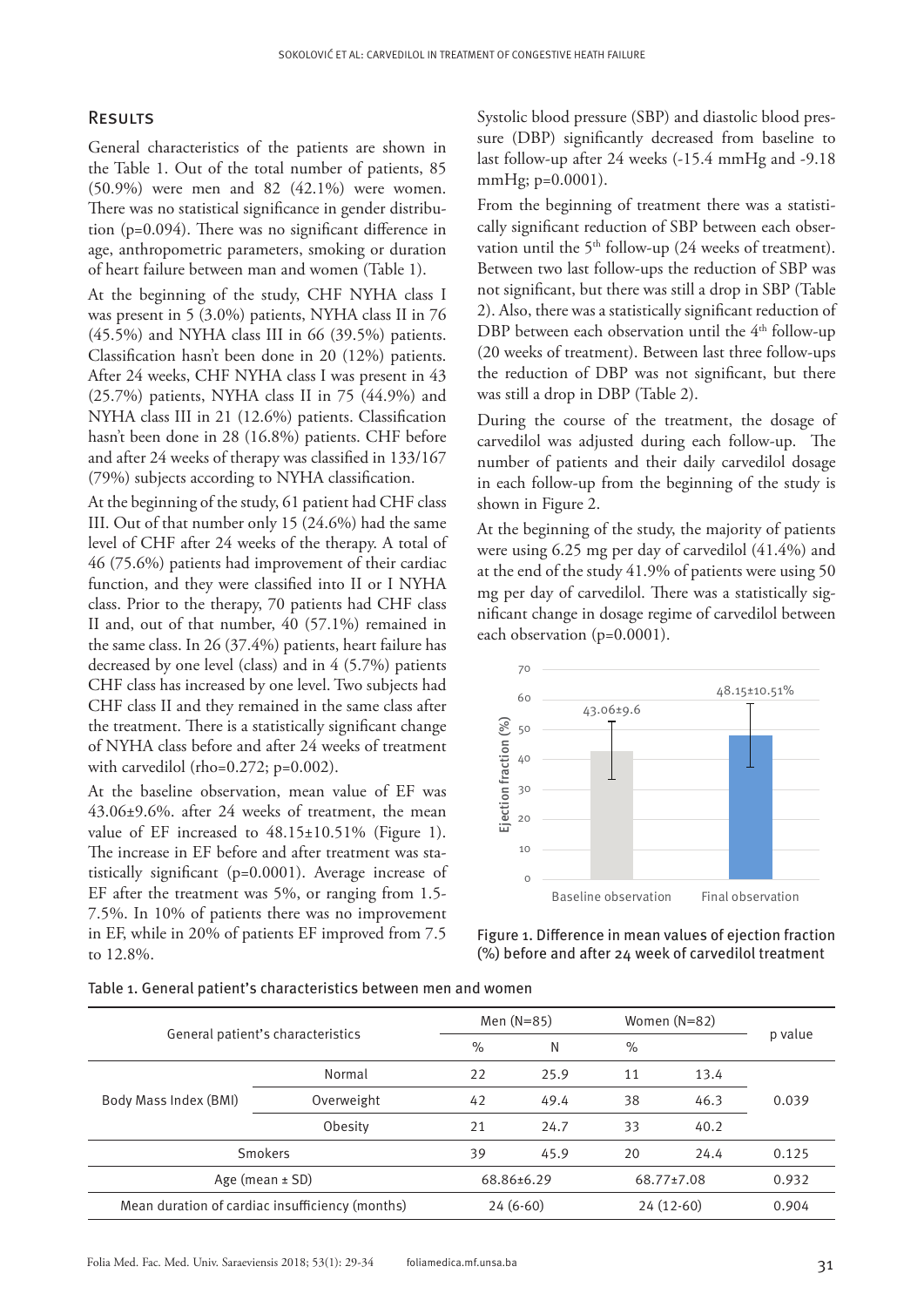| <b>BP</b>                             | Follow-ups      | $Mean \pm SD$      | $\triangle$ BP | р      |  |
|---------------------------------------|-----------------|--------------------|----------------|--------|--|
| Systolic Blood Pressure<br>(mm Hg)    | <b>Baseline</b> | $146.13 \pm 18.45$ |                | 0.0001 |  |
|                                       | 1st             | 140.60 ±16.74      | $-5.53$        |        |  |
|                                       | 1st             | 140.60 ±16.74      |                | 0.0001 |  |
|                                       | 2nd             | 135.63 ±16.74      | $-4.97$        |        |  |
|                                       | 2nd             | 135.63 ±16.74      |                | 0.010  |  |
|                                       | 3rd             | 133.45 ±15.59      | $-2.18$        |        |  |
|                                       | 3rd             | 133.45 ±15.59      |                | 0.001  |  |
|                                       | 4th             | 131.07 ±15.28      | $-2.38$        |        |  |
|                                       | 4th             | 131.07 ±15.28      |                |        |  |
|                                       | 5th             | 130.73 ±14.02      | $-0.34$        | 0.856  |  |
| Diastolic Blood<br>Pressure<br>(mmHg) | <b>Baseline</b> | 89.08 ±10.09       |                | 0.0001 |  |
|                                       | 1st             | 86.16 ±8.81        | $-2.92$        |        |  |
|                                       | 1st             | 86.16 ±8.81        |                | 0.0001 |  |
|                                       | 2nd             | 82.88 ±8.9         | $-3.28$        |        |  |
|                                       | 2nd             | 82.88 ±8.9         | $-1.31$        | 0.013  |  |
|                                       | 3rd             | $81.57 \pm 8.1$    |                |        |  |
|                                       | 3rd             | $81.57 \pm 8.1$    |                | 0.261  |  |
|                                       | 4th             | $80.98 \pm 7.6$    | $-0.59$        |        |  |
|                                       | 4th             | 80.98 ±7.6         |                |        |  |
|                                       | 5th             | 79.90 ±7.28        | $-1.08$        | 0.120  |  |

Table 2. Systolic and diastolic blood pressure during carvedilol treatment

Figure 2. Percentage of patients and their daily carvedilol dosage in each follow-up

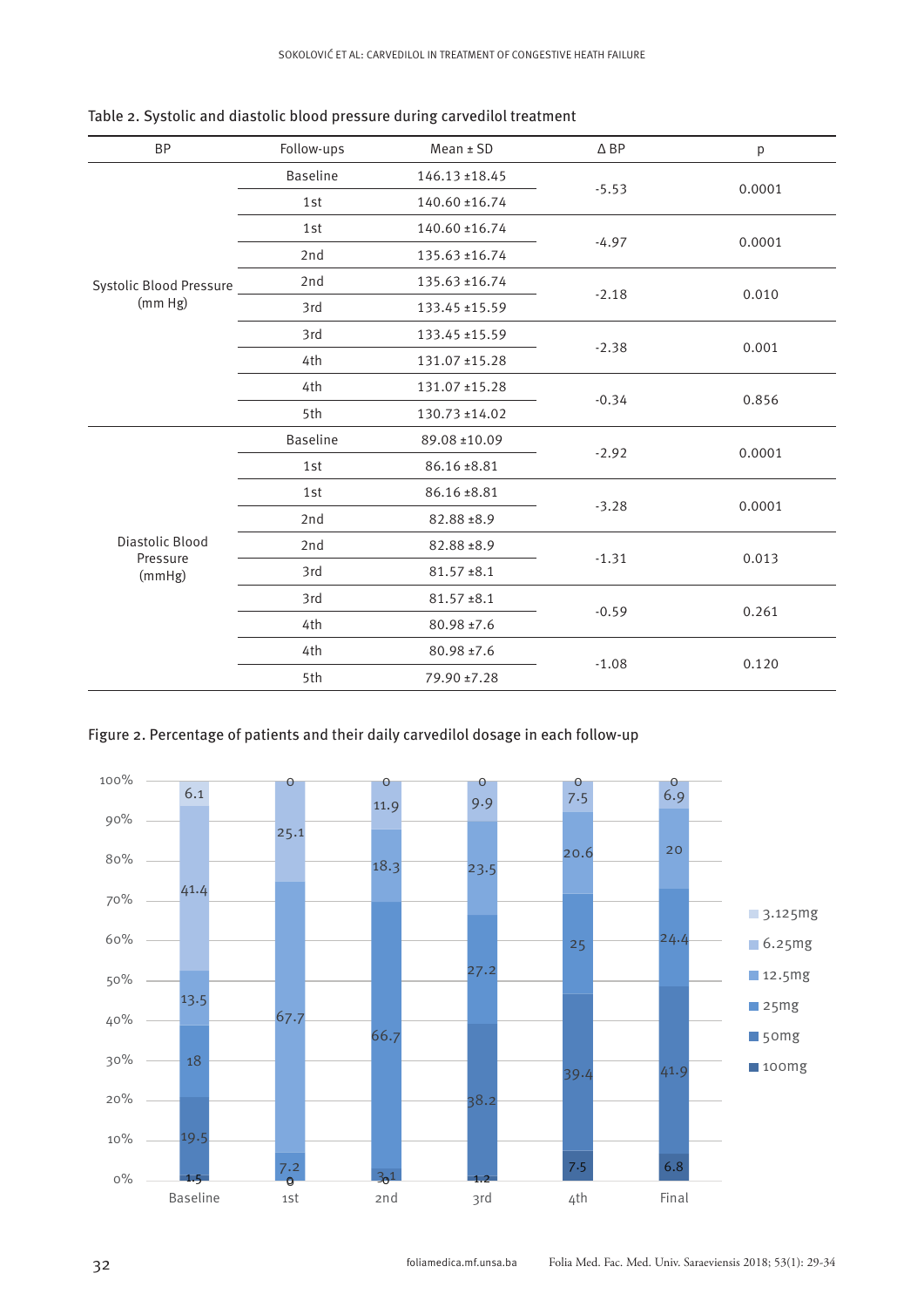At the end of the study, 76/152 (83.6%) of patients reported improvement in symptoms and clinical presentation, while 25/152 (16.4%) reported no change. None of the patients reported deterioration in clinical presentation. Out of 151 patients reported, 137 (88.7%) felt complicit with the therapy used. No adverse reactions to carvedilol were reported during the study. From the total number of 156 patients, 92 (59%) evaluated the treatment as very good, 57 (36.5%) evaluated it as good and 7 (4.5%) patients evaluated the treatment as bad.

# **DISCUSSION**

With this study, we aimed to investigate the effects of carvedilol treatment through improvement of NYHA class, EF and BP values in patients with CHF.

The results of our study demonstrated that there was a significant improvement of CHF shown through change in NYHA class. at the beginning of the study, 61 patients were classified as NYHA III class and out of that number 46 (75.6%) patients changed to NYHA class I or II at the end of the study.

The results also show that there was an improvement in EF of an average 5% (ranging between 1.5 and 7.5%) 24 weeks after the initiation of the treatment, which suggest that carvedilol has a positive effect on improvement of EF.

SBP and DBP values significantly decreased from baseline to final observation. SBP reduction was -15.4 mmHg and DBP reduction was -9.18 mmHg.

The initial dose of carvedilol used was 3.125 mg twice a day and it was gradually increased every two weeks to a maximum of 25 mg twice a day for patients weighing below 85 kg and 50 mg twice a day for patients weighing over 85 kg. By using the upward titration for treatment of CHF, i.e. with gradual increase of the dosage every two weeks we were able to avoid potential adverse effects of carvedilol. No adverse reactions to carvedilol were reported during the study.

Carvedilol is a novel multiple-action neurohormonal antagonist. Its primary activities are nonselective β-adrenoceptor blockade, vasodilatation and antioxidant activity (12). In patients with heart failure, carvedilol improves the left ventricle's function, it reduces symptoms, dramatically reduces mortality, reduces number of hospitalizations and improves the quality of life (12,13). Clinical benefits of carvedilol in the treatment of heart failure are preserved even in patients in whom comorbidity is present, such as diabetes, renal failure and in elderly patients (13). In addition, carvedilol helps retain endogenous antioxidative systems, and its antioxidative potential as well as potential of its metabolites is 10 -1000 times greater than antioxidative

potential of vitamin E (14).

Several randomized clinical trials have been performed with beta-blockers for treatment of patients with heart failure. Three major clinical studies were: CIBIS II (Heart failure Bisoprolol Study II), COPERNICUS (Carvedilol Prospective Randomized Cumulative Survival) and MERIT-HF (Metoprolol CR/XL Randomized Intervention Trial in Congestive Heart Failure). They involved almost 9000 patients with moderate to severe form of heart failure of whom more than 90% were previously administered only ACE inhibitors or ARBs (15). In COPERNICUS and MERIT-HF studies, symptom improvement has been reported in patients who administered therapy with beta-blockers as compared to those who used only ACEI or angiotensin II blockers. Owing to high significant influence on mortality, the Ethics Committee reached Decision on 14 March 2000 for this randomized study to be interrupted earlier and that carvedilol be administered to all the patients (15). This study has demonstrated that carvedilol is effective even in low doses unlike other beta-blockers.

CAPRICORN (Carvedilol Post-infarct survival Control in LV dysfunction) trial investigated the efficacy of carvedilol in patients with systolic dysfunction of the left ventricle after the acute myocardial infarction treated according to the valid standards of medical practice based on scientific evidence. Long-lasting usage of carvedilol in these patients has led to: decrease in total mortality by 23%, reduced risk of cardiovascular hospitalizations by 8%, decreased risk of sudden death by 26%, lowered cardiovascular mortality by 26%, and decreased risk of non-fatal myocardial infarction by 41% (16).

The results of our study may be limited by a relatively small number of patients involved and possibly a short follow up period, which is why a large-scale study can provide a better insight into long-term efficacy of carvedilol.

In conclusion, the results of our study further confirm that carvedilol is effective in improvement of NYHA class and ejection fraction as well as in reduction of high blood pressure in patients with congestive heart failure.

### Declaration of interest

The authors declare no conflict of interest.